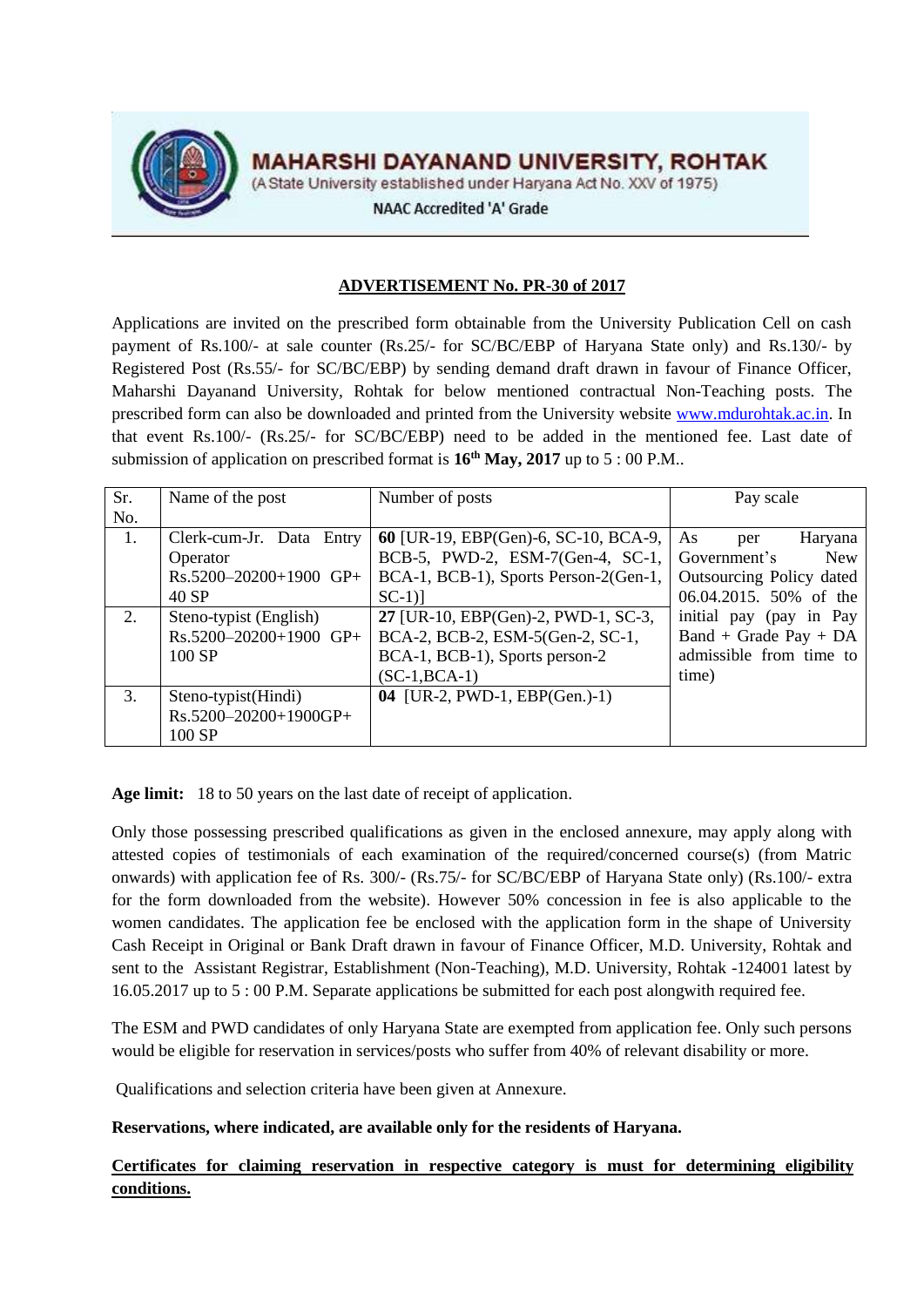The University reserves the right to shortlist candidates on the basis of an objective criteria, including holding a screening test. Only such candidates who are found eligible by the Screening committee and/or short listed on the basis of objective criteria including holding a screening test will be called for interview. Those declared ineligible will not be sent any information. Candidates are thus advised to make sure before applying that they are indeed eligible for a given post in terms of the minimum eligibility conditions.

The number of posts may vary, depending on requirement and availability. Any post here advertised may be withdrawn from being filled up at any time without assigning any reason. Incomplete applications and those received without prescribed fee, and/or received late on any account including postal delay shall be summarily rejected.

The candidates, who are in employment in Govt./Semi Govt./Public undertakings should send their applications through proper channel or submit "No Objection Certificate" from their employer at the time of interview.

The final eligibility of the candidates will be checked at the time of interview.

Qualifications and experience acquired as on last date of receipt of application will be entertained. Experience, if any, will be counted from the date of eligibility.

**The contractual posts will be filled up only for one year as per Haryana Government's New Outsourcing Policy (Part-II) dated 06.04.2015. 50% of the initial pay (pay in Pay Band + Grade Pay + DA admissible from time to time) or till regular selections over the posts are made, whichever is earlier. Their contractual tenure may, however, be extended by the competent authority as per need.**

Abbreviations: UR: Unreserved, SC: Scheduled Caste, BC: Backward Class, ESM: Ex-Serviceman, EBP: Economically Backward Persons, SPT: Sports Person, PWD: Person with Disabilities.

#### **REGISTRAR**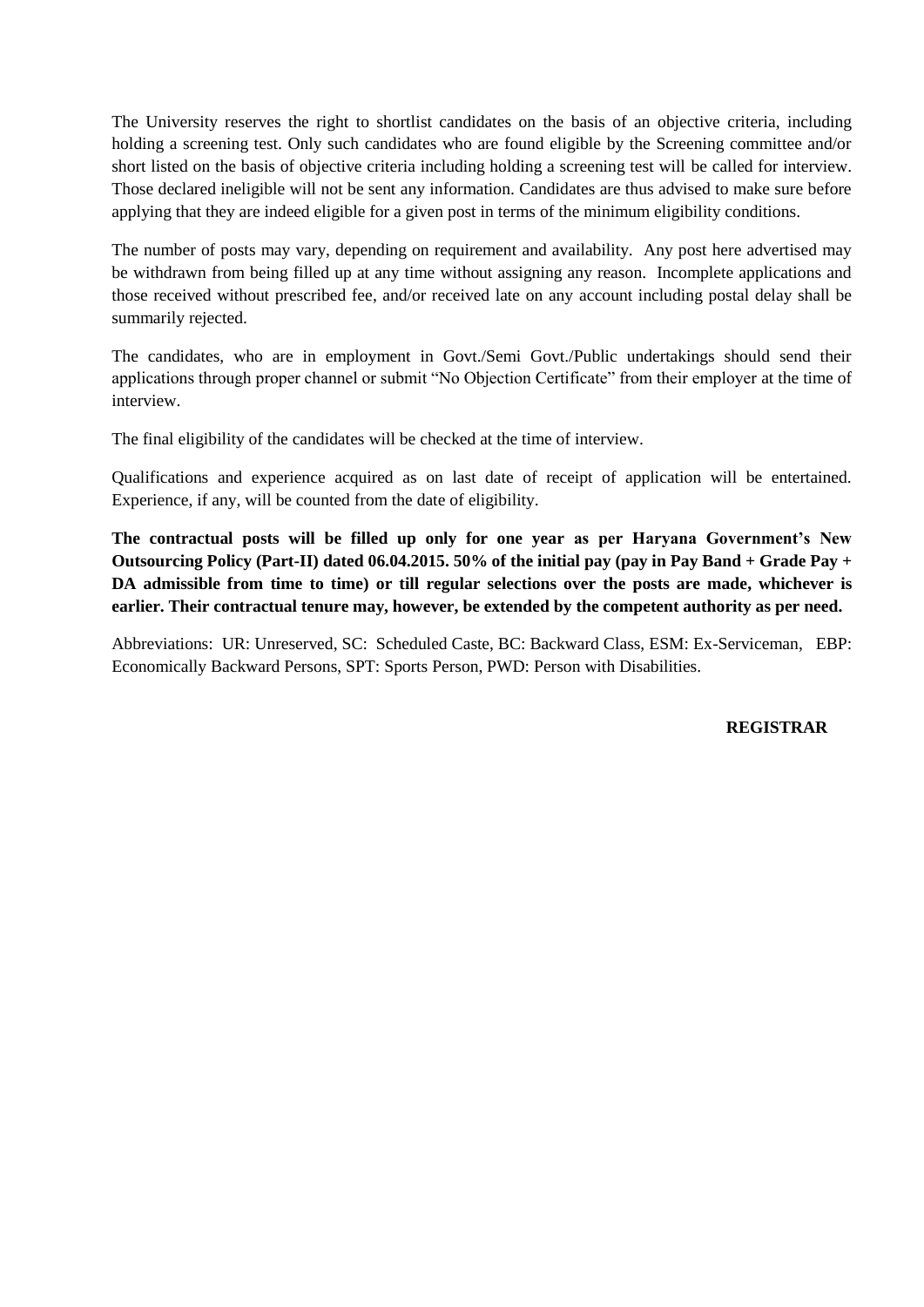# **Qualifications for the post of Clerk-cum-Junior Data Entry Operator**

**Minimum Qualification :** Graduate with atleast 50% marks from recognized University.

| 1. | General Aptitude Test (Flag -A)                               |                                                  | 30 Marks |
|----|---------------------------------------------------------------|--------------------------------------------------|----------|
| 2. | Computer Typing (Practical) Test ( $\text{Flag} - \text{B}$ ) |                                                  | 45 Marks |
| 3. | Academic Qualification :                                      |                                                  |          |
|    | 1. Minimum essential qualification                            |                                                  |          |
|    |                                                               | Graduation with less than 60% marks              | 00 marks |
|    |                                                               | Graduation with 60% and above.                   | 05 marks |
|    |                                                               |                                                  |          |
|    |                                                               | 2. Any two or three years degree course in       | 04 marks |
|    |                                                               | Computer Science/IT/Computer Engineering after   |          |
|    | graduation.                                                   |                                                  |          |
|    |                                                               | 3. One year regular Diploma Course (Accountancy, | 04 marks |
|    |                                                               | Data Entry/Computer, Stenography, Secretarial    |          |
|    |                                                               | Training etc.) from recognized University/Board  |          |
|    |                                                               | (Govt./Semi.Govt.)                               |          |
|    |                                                               |                                                  |          |
|    |                                                               | (In case a Diploma has been cumulated for a      |          |
|    |                                                               | Degree programme its weight age will not be      |          |
|    |                                                               | counted for these 04 marks)                      |          |
| 4. | Interview                                                     |                                                  | 12 marks |
|    |                                                               |                                                  |          |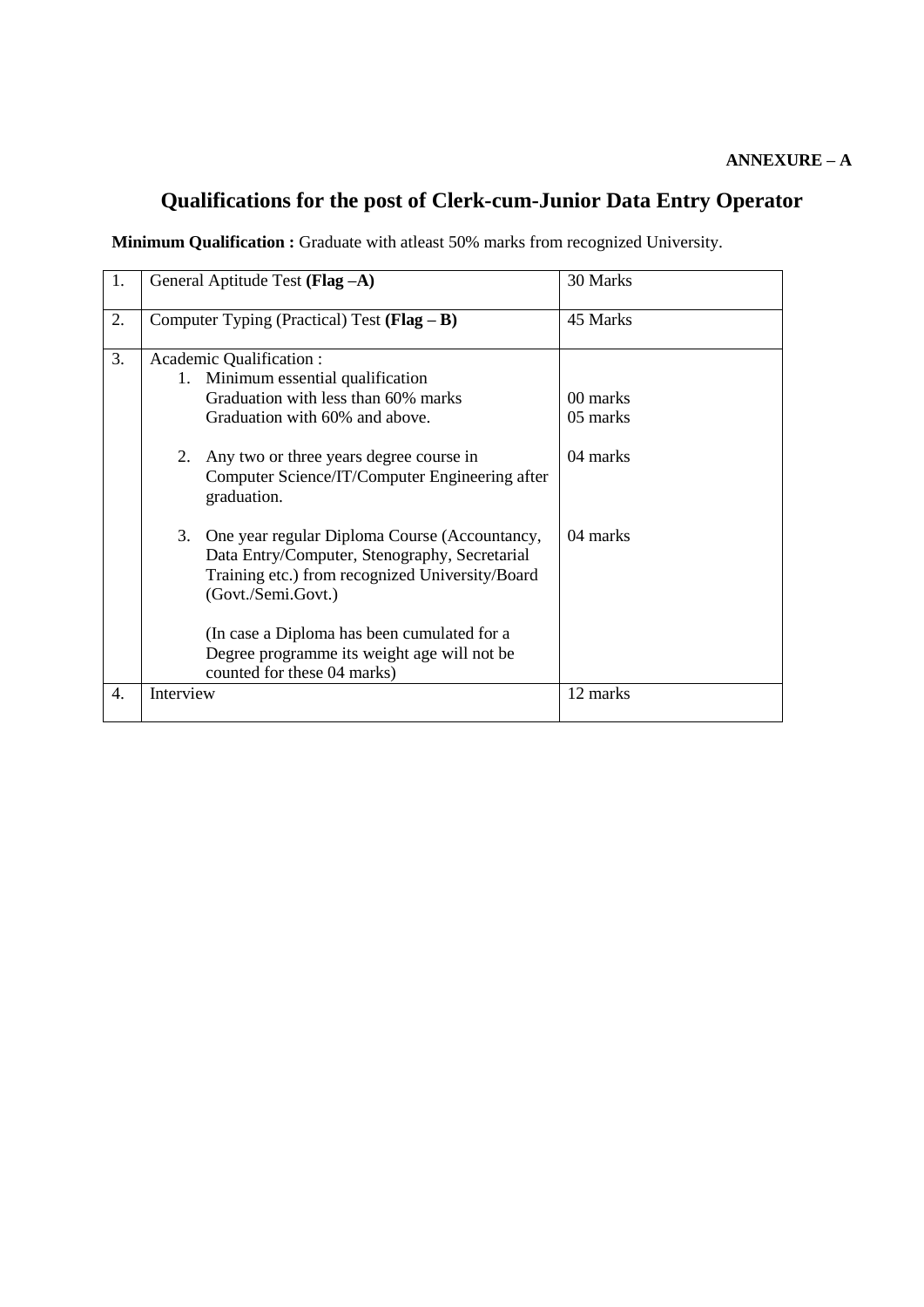#### **Syllabus and other Instructions for General Aptitude Test (Flag – A)**

#### **General Instructions**

- i) Max. Marks : 100 Marks
- ii) Time : 90 Minutes
- iii) Marks for questions are indicated against each. There will be 1/4 negative mark for each wrong answer.
- iv) Maximum 100 marks will be reduced proportionately to 30.
- v) Medium : English as well as Hindi
- vii) Question paper will be of Objective Type (Multiple four alternatives).
- viii) There will be six Sections of the Question Paper. Each Section will carry 15 marks, however, Section –F shall be of 25 marks.

#### **Syllabus**

#### **Section- A (General Knowledge)**

General knowledge about all aspects of India (History & Civilization, Economy, Science & Technology, Geography, Society, Politics & Government, Defence etc.) and some common aspects about other countries (Capitals, Prime Ministers, Presidents, Geographic location etc.)

#### **Section- B (Computer Knowledge)**

Historical Development of Computers, Generations of Computers, Types of Computers, Components, Types of Memories, Input Devices (Keyboard, Mouse etc.), Output devices (all type of Printers, Media- Floppy Diskettes, Pen Drives, CD-ROMs, etc.), Types of Software (Operating Systems, Compilers and Interpreters, Application Software), Types of Computer Languages, Data Representation, Components of Network, Types of Network (LAN/MAN/WAN), Data Transmission Modes, Data Transmission Media, Historical Development of Internet, Internet Browsers, Search Engines, WWW, Website, Home Page, E-Mail Concepts.

#### **Section-C (English)**

Comprehension (Para based objective items), Common Errors, Tenses, Synonyms, Antonyms, Word meanings, Spellings and Fill in the Blanks.

#### **Section-D (Hindi)**

गद्य आधारित वस्तुगत मद (व्यापक / समावेश), सामान्य त्रुटियां, काल, समानार्थक शब्द, <u>विपरितार्थक शब्द शब्द – अर्थ वर्णनिर्योजन (स्पैलिंग) व रिक्तस्थान ।</u>

#### **Section-E (Arithmetics and Reasoning)**

Arithmetics :- Syllabus upto 10th standard as approved by Haryana Board School Education. Reasoning : Verbal and Non Verbal.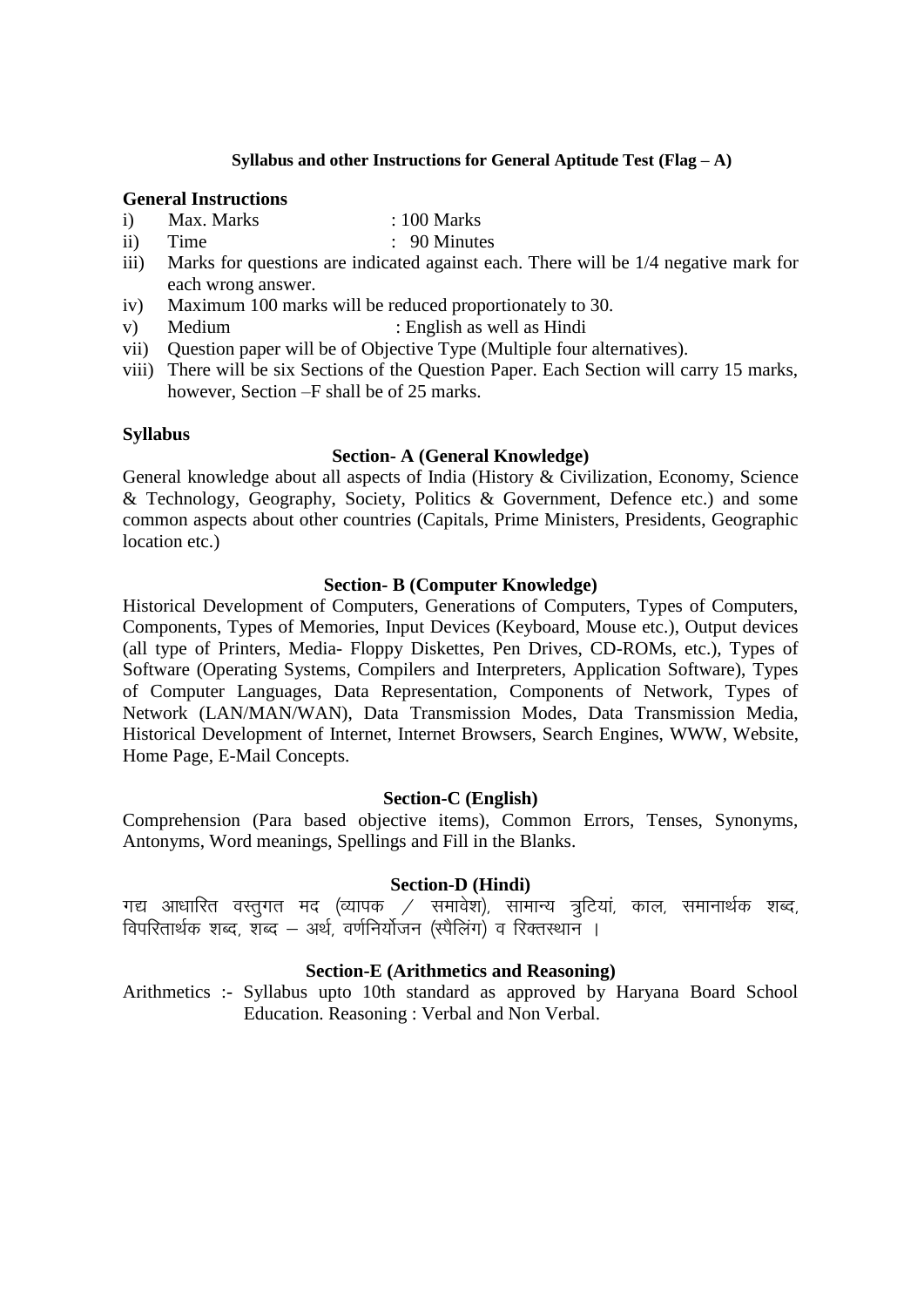# **Section-F (M.S. Office)**

## **MS-Word**

Introduction to word, Editing Test, Formatting Test and paragraph, Finding and Replacing Text, Mail Merge, Enhancing a Document, Working with Tables, Exploring Printing Features, Headers and Footers, Templates, Miscellaneous Features of Word.

#### **(9 Marks)**

#### **MS-Excel**

### Introduction to Excel and worksheet, Editing Cells, Formulas and Functions, Moving copying, inserting and Deleting Rows and Columns, Formatting a Worksheet, sorting and Filtering Data, Exploring Print Options, Generating and Formatting Charts, Miscellaneous Command, Functions Features of Excel.

#### **(8 Marks)**

#### **MS-Power Point**

#### Introduction to Power Point, Creating and viewing the Presentation, editing Text and Organizing the Presentation, working with outline View, customizing and delivering the Presentation, miscellaneous and Additional features of Power Point. **(8 Marks)**

**Ten times of the number of positions shall be screened for Computer Typing (Practical) Test-B on the basis of their scoring in General Aptitude Test -A.**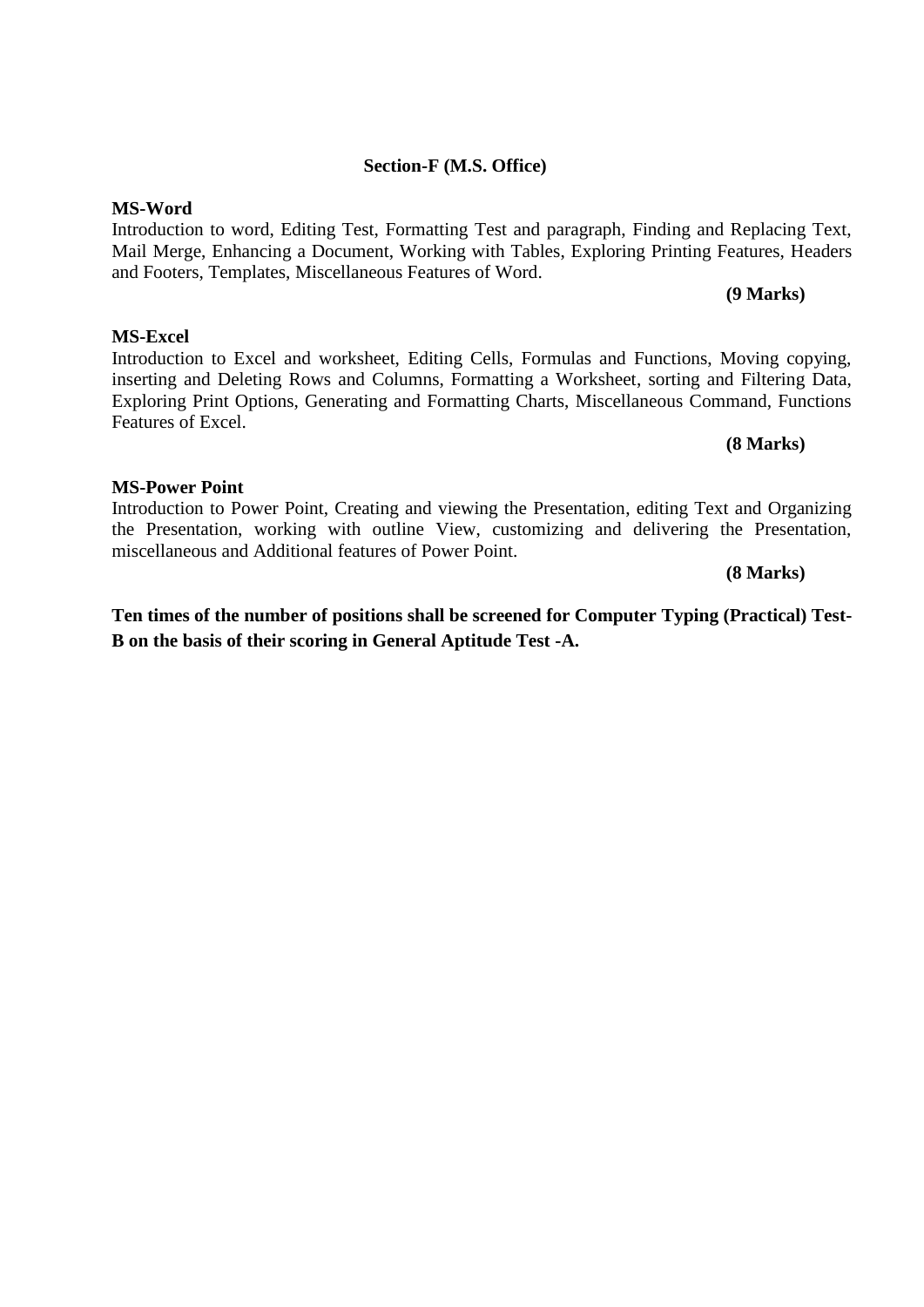#### **SYLLABUS AND OTHER DETAILS FOR COMPUTER TYPING (PRACTICAL) TEST (Flag – B )**

#### Total Marks = 45 Total Marks = 45 Total Minutes.

- 1. Text for computer typing to be copied shall be presented on the Monitor only (no hard copy) of 450 words.
- Note: Correct words copied with penalties of 1/10th for every missing and wrong word shall be scored. The candidate is required to type the text strictly in the provided sequence, and line/paragraph jumping/skipping is not allowed.
- 2. The Test of Computer Typing shall be in English Language only (may be alpha-numeric with all punctuations etc.).
- 3. Three times of the number of positions within each category on the basis of their scoring in Computer Typing (Practical) Test-B shall be called for interview. A minimum speed of 20 correct words per minute in M.S. Word shall be required in Computer Typing (Practical) Test to qualify the candidate for interview.